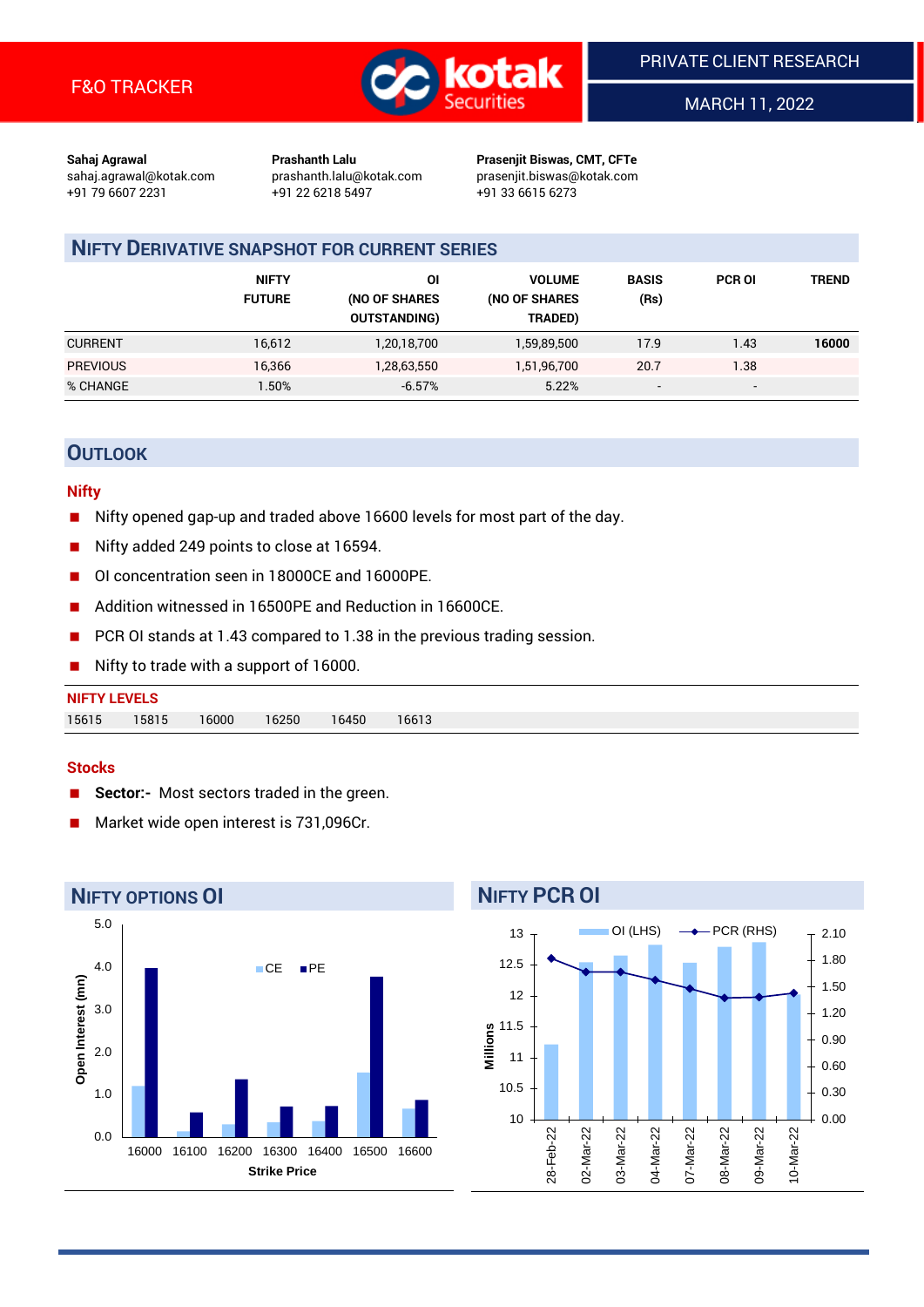# **FUTURE STATISTICS**

#### **OI INCREASE**

| <b>SYMBOL</b>     | ΟI     | ΟI          | <b>PRICE CHG</b> |
|-------------------|--------|-------------|------------------|
|                   | (%)    | (SHARES)    | (%)              |
| <b>COFORGE</b>    | 200.4% | 17,50,200   | $-6.5%$          |
| GAIL              | 19.7%  | 3,27,08,200 | $-4.5%$          |
| <b>BANDHANBNK</b> | 13.7%  | 2,89,63,800 | $-0.1%$          |
| <b>INDHOTEL</b>   | 13.4%  | 1,88,26,982 | $-2.6%$          |
| <b>GSPL</b>       | 8.6%   | 21,18,200   | $-0.5%$          |
| <b>COALINDIA</b>  | 8.2%   | 3,63,84,600 | $-4.1%$          |
| <b>ASHOKLEY</b>   | 7.7%   | 4,70,52,000 | $-0.2%$          |
| <b>AARTIIND</b>   | 7.6%   | 28,21,150   | $-0.2%$          |
| <b>ATUL</b>       | 7.4%   | 1,19,475    | $-0.4%$          |
| <b>JINDALSTEL</b> | 7.3%   | 3,83,20,000 | 4.0%             |

| <b>OI DECREASE</b> |          |             |                  |
|--------------------|----------|-------------|------------------|
| <b>SYMBOL</b>      | ΟI       | ΟI          | <b>PRICE CHG</b> |
|                    | (%)      | (SHARES)    | $(\%)$           |
| ABB                | $-16.9%$ | 2,38,000    | 0.7%             |
| <b>HINDUNILVR</b>  | $-9.2%$  | 1,23,08,700 | 5.2%             |
| <b>LTTS</b>        | $-8.3%$  | 5,26,600    | 2.5%             |
| <b>CHAMBLFERT</b>  | $-8.1%$  | 17.46.000   | 4.8%             |
| DALBHARAT          | $-7.8%$  | 5,63,500    | 1.2%             |
| HAL                | $-7.4%$  | 18,20,675   | 2.4%             |
| PIDILITIND         | $-7.0%$  | 29,98,500   | 5.0%             |
| <b>HAVELLS</b>     | $-6.6%$  | 49,80,000   | 3.2%             |
| <b>APOLLOTYRE</b>  | $-6.2%$  | 1,43,77,500 | 3.7%             |
| <b>ALKEM</b>       | $-6.0%$  | 1.87.600    | 0.7%             |

# **CASH STATISTICS**

| <b>TOP VOLUMES</b> |                      |              |              |  |  |  |  |  |
|--------------------|----------------------|--------------|--------------|--|--|--|--|--|
| <b>SYMBOL</b>      | <b>TRADED SHARES</b> | <b>VALUE</b> | <b>CLOSE</b> |  |  |  |  |  |
|                    | (QTY)                | (IN LAKHS)   |              |  |  |  |  |  |
| <b>TATAMOTORS</b>  | 5,97,76,817          | 2,54,886     | 420          |  |  |  |  |  |
| <b>ICICIBANK</b>   | 3,59,59,638          | 2,48,010     | 677          |  |  |  |  |  |
| <b>RELIANCE</b>    | 82,97,995            | 1,98,056     | 2,392        |  |  |  |  |  |
| <b>TATASTEEL</b>   | 1,36,74,062          | 1.75.046     | 1.309        |  |  |  |  |  |
| <b>AXISBANK</b>    | 2,32,24,756          | 1,63,507     | 695          |  |  |  |  |  |
| <b>SBIN</b>        | 3,45,53,299          | 1,62,382     | 469          |  |  |  |  |  |
| <b>HDFCBANK</b>    | 1,11,36,603          | 1,56,449     | 1,393        |  |  |  |  |  |
| <b>ASIANPAINT</b>  | 39,71,987            | 1,17,170     | 2,913        |  |  |  |  |  |
| <b>MARUTI</b>      | 15,35,070            | 1,11,604     | 7,212        |  |  |  |  |  |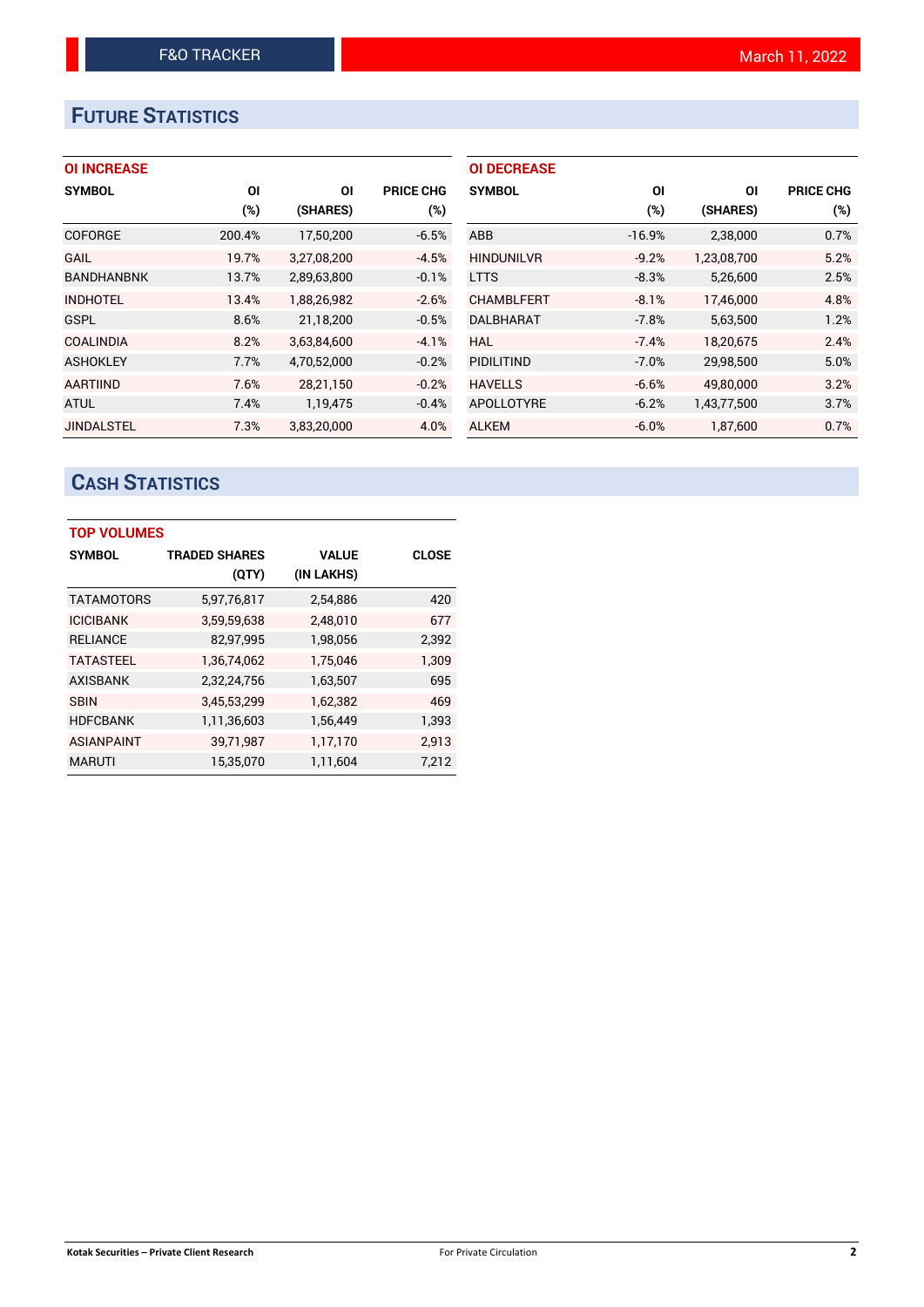# **OPTION STATISTICS**

#### **SIGNIFICANT CALL OPEN INTEREST**

| <b>SYMBOL</b>     | <b>STRK</b>  | <b>OPTION</b> | <b>CLOSE</b> | <b>FUT</b>   | ΟI         |
|-------------------|--------------|---------------|--------------|--------------|------------|
|                   | <b>PRICE</b> | TYPE          | (RS)         | <b>CLOSE</b> | (SHARES)   |
| <b>NTPC</b>       | 135          | <b>CE</b>     | 1.5          | 132          | 406,92,300 |
| ONGC              | 200          | <b>CE</b>     | 1.9          | 174          | 159,62,100 |
| ONGC              | 170          | <b>CE</b>     | 9.5          | 174          | 120,65,900 |
| GAIL              | 160          | <b>CE</b>     | 1.5          | 145          | 91,19,500  |
| ONGC              | 180          | CE            | 5.3          | 174          | 85,54,700  |
| <b>TATAMOTORS</b> | 500          | CE            | 2.8          | 421          | 181,80,150 |
| ONGC              | 190          | CE            | 3.1          | 174          | 78,15,500  |
| <b>NTPC</b>       | 140          | <b>CE</b>     | 0.8          | 132          | 114,62,700 |
| ONGC              | 185          | <b>CE</b>     | 4.0          | 174          | 65,91,200  |
| <b>IOC</b>        | 120          | <b>CE</b>     | 3.9          | 119          | 65.52.000  |

#### **SIGNIFICANT PUT OPEN INTEREST**

| <b>SYMBOL</b>     | <b>STRK</b><br><b>PRICE</b> | <b>OPTION</b><br>TYPE | <b>CLOSE</b><br>(RS) | <b>FUT</b><br><b>CLOSE</b> | ΟI<br>(SHARES) |
|-------------------|-----------------------------|-----------------------|----------------------|----------------------------|----------------|
| ONGC              | 170                         | <b>PE</b>             | 5.3                  | 174                        | 45,81,500      |
| ONGC              | 150                         | <b>PE</b>             | 1.1                  | 174                        | 43,73,600      |
| ONGC              | 160                         | <b>PE</b>             | 2.3                  | 174                        | 38,73,100      |
| <b>HINDALCO</b>   | 550                         | <b>PE</b>             | 5.9                  | 596                        | 31.00.300      |
| COALINDIA         | 170                         | <b>PE</b>             | 3.5                  | 179                        | 29,31,600      |
| ONGC              | 165                         | PF                    | 3.5                  | 174                        | 24.79.400      |
| <b>TATAPOWER</b>  | 220                         | <b>PE</b>             | 3.7                  | 233                        | 68.17.500      |
| <b>TATAMOTORS</b> | 400                         | <b>PE</b>             | 11.4                 | 421                        | 52,92,450      |
| <b>BANKBARODA</b> | 100                         | PF                    | 4.2                  | 102                        | 70.78.500      |
| <b>COALINDIA</b>  | 180                         | <b>PE</b>             | 7.9                  | 179                        | 21,71,400      |

| SIGNIFICANT CALL OPEN INTEREST ADDITION |              |                              |            |       |              |  |  |  |
|-----------------------------------------|--------------|------------------------------|------------|-------|--------------|--|--|--|
| <b>SYMBOL</b>                           | <b>STRK</b>  | <b>OPTION</b><br><b>OPEN</b> |            |       | <b>CLOSE</b> |  |  |  |
|                                         | <b>PRICE</b> | <b>TYPE</b>                  | <b>INT</b> | (%)   | (Rs)         |  |  |  |
| <b>COFORGE</b>                          | 4,300        | СE                           | 1,60,400   | 7191% | 204.4        |  |  |  |
| <b>SUNPHARMA</b>                        | 970          | CE                           | 1,85,500   | 597%  | 1.2          |  |  |  |
| <b>MOTHERSUMI</b>                       | 137          | <b>CE</b>                    | 3,71,000   | 524%  | 5.5          |  |  |  |
| <b>BANKBARODA</b>                       | 103          | CE                           | 43,05,600  | 441%  | 4.6          |  |  |  |
| COFORGE                                 | 4,500        | CE                           | 1,34,200   | 418%  | 128.4        |  |  |  |
| GRASIM                                  | 1,660        | CE                           | 1,53,900   | 272%  | 18.3         |  |  |  |
| <b>IDFC</b>                             | 59           | СE                           | 1,40,000   | 250%  | 1.8          |  |  |  |
| M&M                                     | 760          | CE                           | 6,55,200   | 226%  | 13.4         |  |  |  |
| AMARAJABAT                              | 580          | CE                           | 4,99,000   | 218%  | 17.1         |  |  |  |
| <b>IOC</b>                              | 122          | CE                           | 6.63.000   | 209%  | 3.2          |  |  |  |

| SIGNIFICANT PUT OPEN INTEREST ADDITION |              |               |             |        |              |  |  |  |
|----------------------------------------|--------------|---------------|-------------|--------|--------------|--|--|--|
| <b>SYMBOL</b>                          | <b>STRK</b>  | <b>OPTION</b> | <b>OPEN</b> | OI CHG | <b>CLOSE</b> |  |  |  |
|                                        | <b>PRICE</b> | <b>TYPE</b>   | <b>INT</b>  | (%)    | (Rs)         |  |  |  |
| <b>GNFC</b>                            | 630          | <b>PE</b>     | 1,39,100    | 10600% | 24.8         |  |  |  |
| <b>LICHSGFIN</b>                       | 355          | <b>PE</b>     | 1,22,000    | 1425%  | 15.3         |  |  |  |
| <b>COFORGE</b>                         | 4,300        | <b>PE</b>     | 1,23,300    | 1031%  | 231.5        |  |  |  |
| <b>IDFC</b>                            | 56           | <b>PE</b>     | 1,40,000    | 367%   | 2.4          |  |  |  |
| <b>IOC</b>                             | 117          | <b>PE</b>     | 2,60,000    | 300%   | 3.0          |  |  |  |
| <b>RECLTD</b>                          | 127          | <b>PE</b>     | 1,50,000    | 213%   | 4.7          |  |  |  |
| <b>LAURUSLABS</b>                      | 540          | <b>PE</b>     | 1,45,800    | 200%   | 11.3         |  |  |  |
| <b>IOC</b>                             | 119          | <b>PE</b>     | 2.47.000    | 171%   | 4.0          |  |  |  |
| <b>KOTAKBANK</b>                       | 1,500        | <b>PE</b>     | 2,63,200    | 162%   | 4.0          |  |  |  |
| <b>PFC</b>                             | 112          | <b>PE</b>     | 2,41,800    | 160%   | 3.4          |  |  |  |

| <b>CALL OPTION VOLUMES</b> |              |               |                  |              | <b>PUT OPTION VOLUMES</b> |              |               |                  |              |
|----------------------------|--------------|---------------|------------------|--------------|---------------------------|--------------|---------------|------------------|--------------|
| <b>SYMBOL</b>              | <b>STRK</b>  | <b>OPTION</b> | <b>CONTRACTS</b> | <b>CLOSE</b> | <b>SYMBOL</b>             | <b>STRK</b>  | <b>OPTION</b> | <b>CONTRACTS</b> | <b>CLOSE</b> |
|                            | <b>PRICE</b> | <b>TYPE</b>   |                  | (Rs)         |                           | <b>PRICE</b> | <b>TYPE</b>   |                  | (Rs)         |
| <b>RELIANCE</b>            | 2,400        | <b>CE</b>     | 33,690           | 59.0         | <b>RELIANCE</b>           | 2,300        | <b>PE</b>     | 11,318           | 27.2         |
| <b>TATASTEEL</b>           | 1.300        | <b>CE</b>     | 28,388           | 60.8         | <b>TATASTEEL</b>          | 1.200        | <b>PE</b>     | 8.107            | 16.7         |
| <b>RELIANCE</b>            | 2,500        | <b>CE</b>     | 19,562           | 23.9         | <b>RELIANCE</b>           | 2,400        | <b>PE</b>     | 7,196            | 62.8         |
| <b>TATASTEEL</b>           | 1.400        | <b>CE</b>     | 16,332           | 22.2         | <b>SBIN</b>               | 450          | <b>PE</b>     | 7.157            | 8.9          |
| <b>ICICIBANK</b>           | 700          | <b>CE</b>     | 13,858           | 15.1         | <b>TATAMOTORS</b>         | 400          | <b>PE</b>     | 6.743            | 11.4         |
| <b>TATAMOTORS</b>          | 450          | <b>CE</b>     | 13.086           | 8.9          | <b>INFY</b>               | 1.800        | <b>PE</b>     | 6.576            | 30.3         |
| <b>HDFCBANK</b>            | 1,400        | <b>CE</b>     | 12,625           | 33.8         | <b>TATASTEEL</b>          | 1,260        | <b>PE</b>     | 5,983            | 31.5         |
| <b>SBIN</b>                | 500          | <b>CE</b>     | 12,012           | 5.9          | <b>RELIANCE</b>           | 2,200        | <b>PE</b>     | 5.765            | 12.7         |
| <b>TATASTEEL</b>           | 1,280        | <b>CE</b>     | 11,390           | 72.2         | <b>RELIANCE</b>           | 2,380        | <b>PE</b>     | 5,443            | 54.1         |
| <b>SBIN</b>                | 480          | <b>CE</b>     | 11,383           | 11.8         | <b>ITC</b>                | 220          | PE            | 5,395            | 1.2          |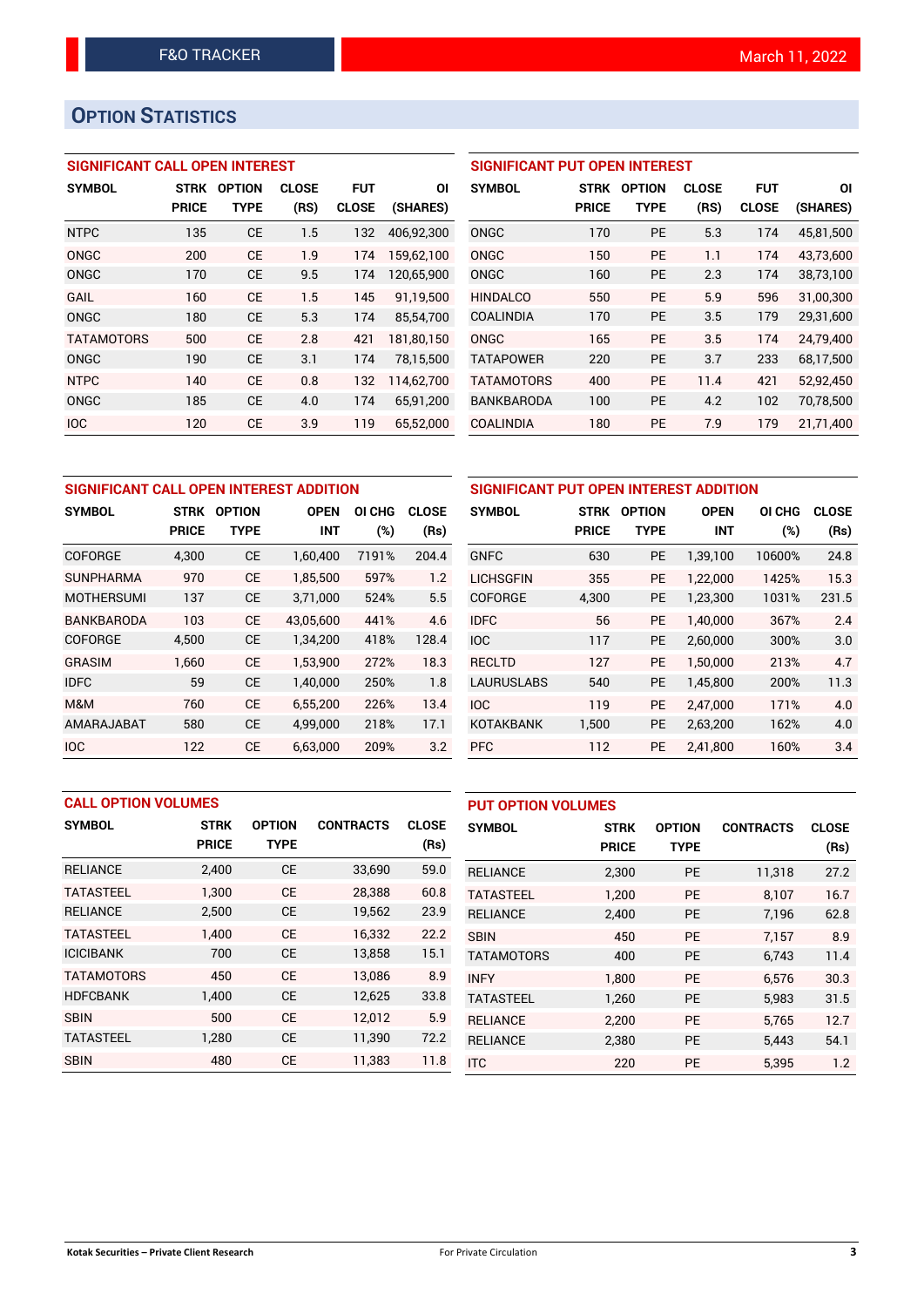#### **RATING SCALE (PRIVATE CLIENT GROUP)**

- **BUY**  Stock/Index looks strong from the expiry/near term perspective and is expected to gain on the basis of technical and/or derivative parameters. Time frame is minimum of current expiry and in certain cases extend to the next series depending on the stock behaviour. Strict stop loss needs to be adhered to for every buy/long recommendation given.
- **SELL** Stock/Index looks weak from the expiry/near term perspective and is expected to gain on the basis of technical and/or derivative parameters. Time frame is minimum of current expiry and in certain cases extend to the next series depending on the stock behaviour. Strict stop loss needs to be adhered to for every sell/short recommendation given.

#### **FUNDAMENTAL RESEARCH TEAM (PRIVATE CLIENT GROUP)**

**Shrikant Chouhan Arun Agarwal Amit Agarwal, CFA Hemali Dhame** shrikant.chouhan@kotak.com arun.agarwal@kotak.com agarwal.amit@kotak.com Hemali.Dhame@kotak.com +91 22 6218 5408 +91 22 6218 6443 +91 22 6218 6439 +91 22 6218 6433

jatin.damania@kotak.com +91 22 6218 6440 +91 22 6218 6432 +91 80801 97299 +91 22 6218 6427

**Sumit Pokharna** Pankaj Kumar<br>Oil and Gas, Information Tech Construction, C sumit.pokharna@kotak.com pankajr.kumar@kotak.com +91 22 6218 6438 +91 22 6218 6434

**Jatin Damania Purvi Shah Rini Mehta K. Kathirvelu**

Construction, Capital Goods & Midcaps

Transportation, Paints, FMCG

Metals & Mining, Midcap Pharmaceuticals Pharmaceuticals Research Associate Support Executive<br>
iatin.damania@kotak.com purvi.shah@kotak.com rini.mehta@kotak.com k.kathirvelu@kotak.com

#### **TECHNICAL RESEARCH TEAM (PRIVATE CLIENT GROUP)**

[shrikant.chouhan@kotak.com](mailto:shrikant.chouhan@kotak.com) [amol.athawale@kotak.com](mailto:amol.athawale@kotak.com) Research Associate +91 22 6218 5408 +91 20 6620 3350 [sayed.haider@kotak.com](mailto:sayed.haider@kotak.com)

**Shrikant Chouhan Amol Athawale Sayed Haider**

+91 22 62185498

#### **DERIVATIVES RESEARCH TEAM (PRIVATE CLIENT GROUP)**

+91 79 6607 2231 +91 22 6218 5497 +91 33 6615 6273

**Sahaj Agrawal Prashanth Lalu Prasenjit Biswas, CMT, CFTe** [prasenjit.biswas@kotak.com](mailto:prasenjit.biswas@kotak.com)